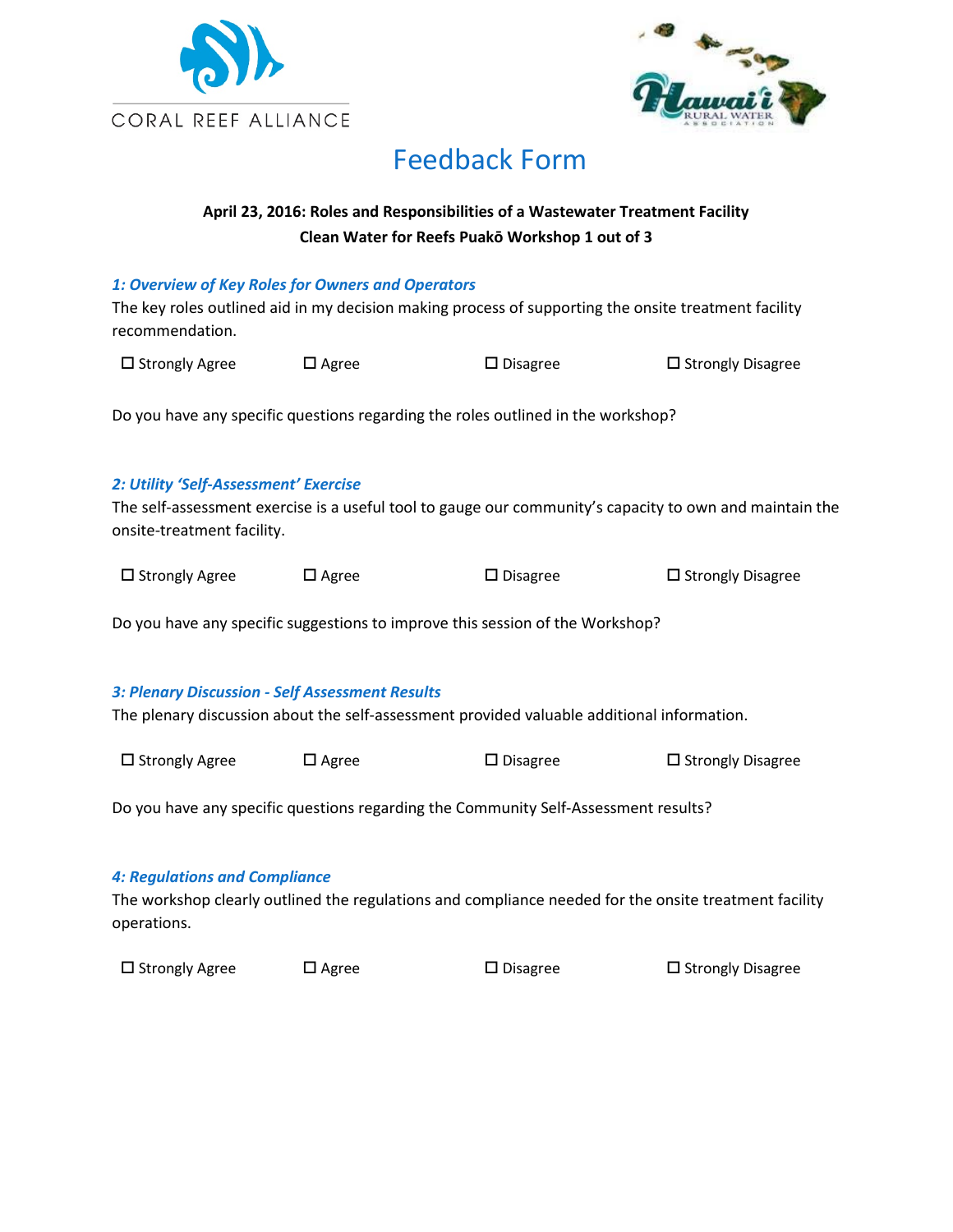Do you have any questions regarding regulation and compliance of the Puakō onsite treatment facility? *On a scale of 1-4 where 1 is strongly disagree and 4 is strongly agree, please circle the most appropriate answer:* 

| 1. | The workshop content and presentations were:      |              |                     |              |                |                         |   |  |
|----|---------------------------------------------------|--------------|---------------------|--------------|----------------|-------------------------|---|--|
|    | a)<br>Relevant                                    |              |                     | $\mathbf{1}$ | $\overline{2}$ | 3                       | 4 |  |
|    | Comprehensive<br>b)                               |              |                     | $\mathbf{1}$ |                | $2 \quad 3$             | 4 |  |
|    | Easy to understand<br>c)                          |              |                     | $\mathbf{1}$ | $\overline{2}$ | $\mathbf{3}$            | 4 |  |
|    |                                                   |              |                     |              |                |                         |   |  |
| 2. | Workshop handouts:                                |              |                     |              |                |                         |   |  |
|    | Supported presentation material<br>a)             |              |                     | $\mathbf{1}$ | $\overline{2}$ | $\overline{\mathbf{3}}$ | 4 |  |
|    | Provided useful additional information<br>b)      |              |                     | $\mathbf{1}$ | $\overline{2}$ | 3                       | 4 |  |
|    | Were clear and well-organized<br>c)               |              |                     | $\mathbf{1}$ | $\overline{2}$ | 3                       | 4 |  |
|    |                                                   |              |                     |              |                |                         |   |  |
|    |                                                   |              |                     |              |                |                         |   |  |
| 3. | The workshop was:                                 |              |                     |              |                |                         |   |  |
|    | Well-paced<br>a)                                  | $\mathbf{1}$ | 2 <sup>3</sup>      |              | 4              |                         |   |  |
|    | b) Breaks were sufficient                         |              | $1 \quad 2 \quad 3$ |              | 4              |                         |   |  |
|    | A good mix between listening and activities<br>c) | $\mathbf{1}$ | $2^{\circ}$         | 3            | 4              |                         |   |  |
|    |                                                   |              |                     |              |                |                         |   |  |
|    |                                                   |              |                     |              |                |                         |   |  |
|    |                                                   |              |                     |              |                |                         |   |  |

\_\_\_\_\_\_\_\_\_\_\_\_\_\_\_\_\_\_\_\_\_\_\_\_\_\_\_\_\_\_\_\_\_\_\_\_\_\_\_\_\_\_\_\_\_\_\_\_\_\_\_\_\_\_\_\_\_\_\_\_\_\_\_\_\_\_\_\_\_\_\_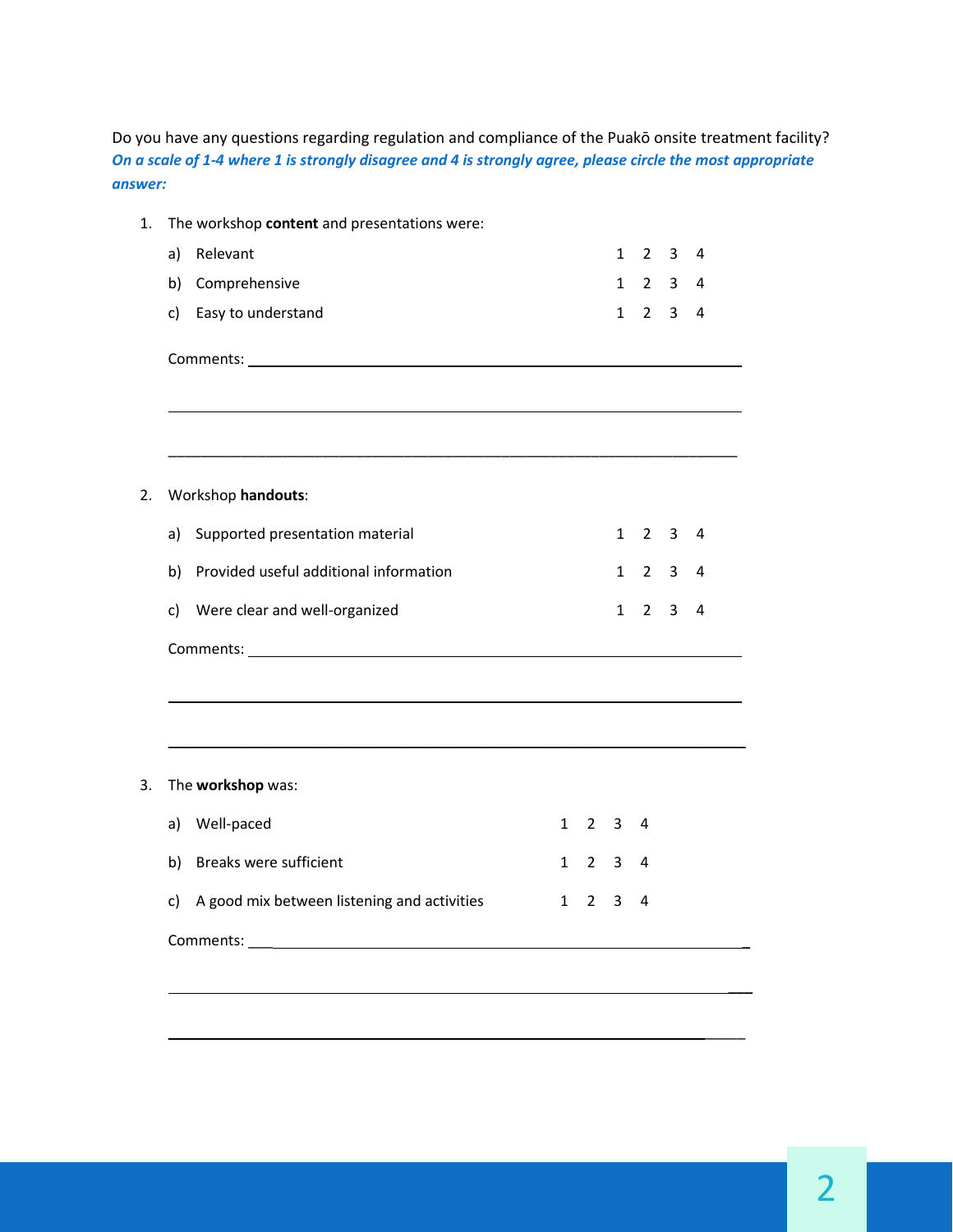| 4. | The exercises were useful learning experiences. 1 2                                                                                                 |  | 3            | 4                   |                |                |  |
|----|-----------------------------------------------------------------------------------------------------------------------------------------------------|--|--------------|---------------------|----------------|----------------|--|
|    |                                                                                                                                                     |  |              |                     |                |                |  |
|    |                                                                                                                                                     |  |              |                     |                |                |  |
| 5. | The facilitator/speakers were:                                                                                                                      |  |              |                     |                |                |  |
|    | Knowledgeable<br>a)                                                                                                                                 |  |              | $1 \quad 2 \quad 3$ |                | 4              |  |
|    | Well-prepared<br>b)                                                                                                                                 |  |              | $1 \quad 2 \quad 3$ |                | $\overline{4}$ |  |
|    | Responsive to participants' questions<br>c)                                                                                                         |  | $\mathbf{1}$ |                     | 2 <sub>3</sub> | 4              |  |
|    |                                                                                                                                                     |  |              |                     |                |                |  |
|    |                                                                                                                                                     |  |              |                     |                |                |  |
|    |                                                                                                                                                     |  |              |                     |                |                |  |
|    |                                                                                                                                                     |  |              |                     |                |                |  |
| 6. |                                                                                                                                                     |  |              |                     |                |                |  |
|    | ,我们也不会有什么。""我们的人,我们也不会有什么?""我们的人,我们也不会有什么?""我们的人,我们也不会有什么?""我们的人,我们也不会有什么?""我们的人                                                                    |  |              |                     |                |                |  |
|    |                                                                                                                                                     |  |              |                     |                |                |  |
|    |                                                                                                                                                     |  |              |                     |                |                |  |
| 7. | What did you like least about this workshop? ___________________________________                                                                    |  |              |                     |                |                |  |
|    |                                                                                                                                                     |  |              |                     |                |                |  |
|    |                                                                                                                                                     |  |              |                     |                |                |  |
|    |                                                                                                                                                     |  |              |                     |                |                |  |
|    |                                                                                                                                                     |  |              |                     |                |                |  |
| 8. | How could this workshop better answer your questions and concerns as we move forward with<br>identifying a solution for Puakō's wastewater impacts? |  |              |                     |                |                |  |
|    |                                                                                                                                                     |  |              |                     |                |                |  |
|    |                                                                                                                                                     |  |              |                     |                |                |  |
|    |                                                                                                                                                     |  |              |                     |                |                |  |